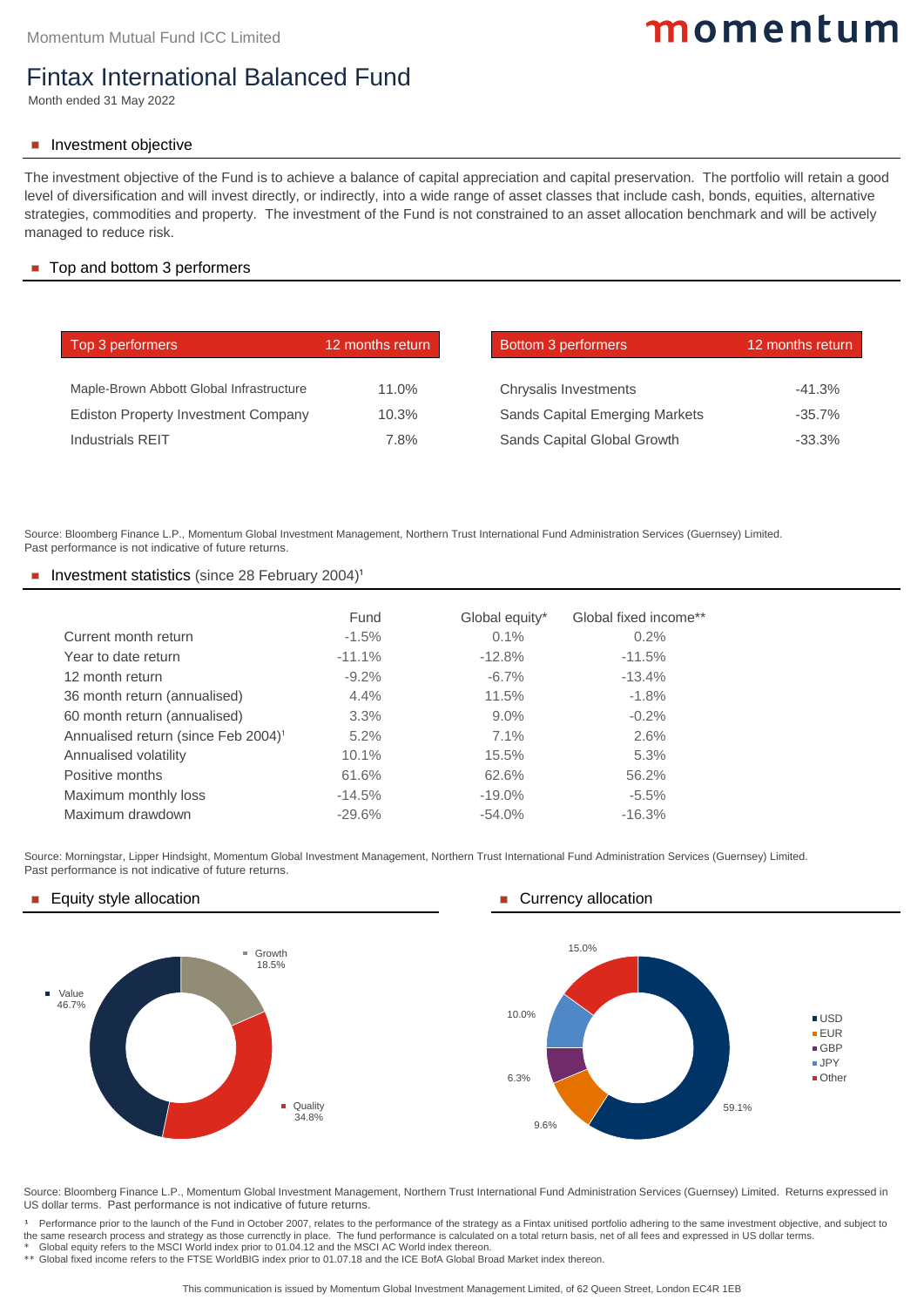| <b>Equity</b>                                |                                                                                                                                       | 46.4%   | <b>Holding</b>                             | Weight                                                                                                        |
|----------------------------------------------|---------------------------------------------------------------------------------------------------------------------------------------|---------|--------------------------------------------|---------------------------------------------------------------------------------------------------------------|
| <b>Morgan Stanley Global Sustain</b>         |                                                                                                                                       | 7.9%    | Alphabet Inc A                             | 1.5%                                                                                                          |
| <b>Veritas Global Focus</b>                  |                                                                                                                                       | 7.4%    | <b>BAE Systems plc</b>                     | 0.7%                                                                                                          |
| <b>Artisan Global Value</b>                  |                                                                                                                                       | 6.9%    | <b>Microsoft Corporation</b><br>Visa Inc A | 0.7%<br>0.7%                                                                                                  |
| Alma Hotchkis & Wiley Global Value Equity    |                                                                                                                                       | 4.4%    | <b>Thermo Fisher Scientific Inc.</b>       | 0.7%                                                                                                          |
| <b>Sands Capital Global Growth</b>           |                                                                                                                                       | 3.4%    | <b>Baxter International Inc.</b>           | 0.6%                                                                                                          |
| <b>Lyrical US Value Equity</b>               |                                                                                                                                       | 3.4%    |                                            |                                                                                                               |
| Morant Wright Fuji Yield                     |                                                                                                                                       | 2.8%    | Meta Platforms Inc A                       | 0.6%                                                                                                          |
| <b>Jennison Global Equity Opportunities</b>  |                                                                                                                                       | 2.6%    | <b>Abbott Laboratories</b>                 | 0.6%                                                                                                          |
| <b>Sands Capital Emerging Markets Growth</b> |                                                                                                                                       | 1.9%    | Anthem Inc                                 | 0.5%                                                                                                          |
| <b>Prusik Asian Equity Income</b>            |                                                                                                                                       | 1.9%    | Intercontinental Exchange Inc              | 0.5%                                                                                                          |
| Dimensional Emerging Markets Value           |                                                                                                                                       | 1.6%    |                                            |                                                                                                               |
| <b>Schroder UK Recovery</b>                  |                                                                                                                                       | 1.2%    | Strategy allocation <sup>2</sup>           |                                                                                                               |
| <b>Chrysalis Investments</b>                 |                                                                                                                                       | 0.6%    |                                            |                                                                                                               |
| <b>Schroder UK Public Private Trust</b>      |                                                                                                                                       | 0.4%    | <b>Equity</b>                              | 46.4%                                                                                                         |
|                                              |                                                                                                                                       |         | • Global equity                            | 32.6%                                                                                                         |
| <b>Fixed income</b>                          |                                                                                                                                       | 24.2%   | ■ Emerging market equity                   | 5.4%                                                                                                          |
| <b>US TIPS</b>                               |                                                                                                                                       | 5.3%    | <b>US equity</b>                           | 3.4%                                                                                                          |
|                                              | Muzinich Enhanced Yield Short-Term (USD hedged)                                                                                       | 2.9%    | <b>Japan equity</b>                        | 2.8%                                                                                                          |
|                                              | <b>Goldman Sachs Access China Government Bond</b>                                                                                     | 2.8%    | <b>UK</b> equity                           | 1.2%                                                                                                          |
| <b>Aviva Global Convertibles</b>             |                                                                                                                                       | 2.6%    |                                            |                                                                                                               |
| Redwheel Global Convertibles (USD hedged)    |                                                                                                                                       | 2.1%    | • Private equity                           | 1.0%                                                                                                          |
| <b>TwentyFour Income</b>                     |                                                                                                                                       | 2.0%    | <b>Fixed income</b>                        | 21.4%                                                                                                         |
| Artemis Short-Dated Global High Yield Bond   |                                                                                                                                       | 1.9%    | • Inflation-linked bonds                   |                                                                                                               |
|                                              | <b>iShares Emerging Markets Government Bond Index</b>                                                                                 | $1.7\%$ |                                            | 5.3%                                                                                                          |
| Sequoia Economic Infrastructure Income       |                                                                                                                                       | 1.5%    | • Convertible bonds                        | 4.7%                                                                                                          |
| <b>US Treasury Bonds</b>                     |                                                                                                                                       | 1.4%    | • Crossover credit                         | 2.9%                                                                                                          |
|                                              |                                                                                                                                       |         | Asset backed securities                    | 2.0%                                                                                                          |
| <b>Real assets</b>                           |                                                                                                                                       | 10.1%   | • High yield credit                        | 1.9%                                                                                                          |
| Maple-Brown Abbott Global Infrastructure     |                                                                                                                                       | 3.1%    | <b>Emerging market debt</b>                | 1.7%                                                                                                          |
|                                              | iShares FTSE/EPRA NAREIT Global Property Yield                                                                                        | 2.6%    | <b>Loans</b>                               | 1.5%                                                                                                          |
| <b>Ediston Property Investment Company</b>   |                                                                                                                                       | 1.8%    | • Government bonds                         | 1.4%                                                                                                          |
| <b>Industrials REIT</b>                      |                                                                                                                                       | 1.4%    |                                            |                                                                                                               |
| Digital 9 Infrastructure                     |                                                                                                                                       | 0.6%    | <b>Real assets</b>                         | 10.1%                                                                                                         |
| <b>Gore Street Energy Storage</b>            |                                                                                                                                       | 0.6%    | • Listed property                          | 5.8%                                                                                                          |
|                                              |                                                                                                                                       |         | • Listed infrastructure                    | 4.3%                                                                                                          |
| <b>Commodities</b>                           |                                                                                                                                       | 7.8%    |                                            |                                                                                                               |
|                                              |                                                                                                                                       |         | <b>Commodities</b>                         | 7.8%                                                                                                          |
| <b>iShares Physical Gold ETC</b>             |                                                                                                                                       | 6.8%    | • Precious metals                          | 7.8%                                                                                                          |
| <b>iShares Physical Silver ETC</b>           |                                                                                                                                       | $1.0\%$ |                                            |                                                                                                               |
|                                              |                                                                                                                                       |         | <b>Options</b>                             | 0.4%                                                                                                          |
| <b>Options</b>                               |                                                                                                                                       | 0.4%    | • Options                                  | 0.4%                                                                                                          |
| S&P 500 Options                              |                                                                                                                                       | 0.4%    |                                            |                                                                                                               |
|                                              |                                                                                                                                       |         | <b>Cash &amp; money market</b>             | 11.1%                                                                                                         |
| <b>Cash &amp; money market</b>               |                                                                                                                                       | 11.1%   | ■ Money market                             | 10.8%                                                                                                         |
| <b>BlackRock US Dollar Ultra Short Bond</b>  |                                                                                                                                       | 10.8%   | ■ Cash                                     | 0.3%                                                                                                          |
| Cash                                         |                                                                                                                                       | 0.3%    |                                            |                                                                                                               |
|                                              |                                                                                                                                       |         |                                            |                                                                                                               |
|                                              | Source: Momentum Global Investment Management, FactSet, Northern Trust International Fund Administration Services (Guernsey) Limited. |         |                                            |                                                                                                               |
| Fund details <sup>3</sup>                    |                                                                                                                                       |         |                                            |                                                                                                               |
|                                              |                                                                                                                                       |         |                                            |                                                                                                               |
| Investment manager:                          | Momentum Global Investment Management                                                                                                 |         | Distribution partner:                      | Fintax Consulting Group (Pty) Ltd                                                                             |
| Currency:                                    | USD (unhedged)                                                                                                                        |         | Investment timeframe:                      | $3 - 5$ years                                                                                                 |
| Shares:                                      | participating redeemable preference                                                                                                   |         | Dealing frequency:                         | daily                                                                                                         |
| Subscription fee:                            | 0% of NAV                                                                                                                             |         | Minimum subscription:                      | <b>USD 7,500</b>                                                                                              |
| Minimum subsequent<br>investment:            | <b>USD 500</b>                                                                                                                        |         | Dividend policy:                           | none paid                                                                                                     |
| Fees:                                        | please refer to the Fund Supplement and scheme particulars                                                                            |         |                                            |                                                                                                               |
| Subscriptions/                               |                                                                                                                                       |         |                                            | to be received 1 business day prior to each dealing day (before 12 noon Guernsey time). Redemption settlement |
| redemptions:                                 | within 5 business days.                                                                                                               |         |                                            |                                                                                                               |

## **Holdings Top 10 equity holdings**

Contact: Anabel Mackie Telephone: +27 (0) 11 880 7180 Email: [anabel@fintaxgroup.com](mailto:anabel@fintaxgroup.com)

<sup>2</sup> Strategy allocation figures reflect the classification of the collective investment schemes (or similar schemes) held by the Fund and do not look through to the underlying holdings of such schemes. <sup>3</sup> Please refer to the fund supplement and scheme particulars for a detailed description of fees and fund facts.

## Fintax International Balanced Fund

| <b>Equity</b><br><b>Morgan Stanley Global Sustain</b><br><b>Veritas Global Focus</b><br><b>Artisan Global Value</b><br>Alma Hotchkis & Wiley Global Value Equity<br><b>Sands Capital Global Growth</b><br><b>Lyrical US Value Equity</b><br>Morant Wright Fuji Yield<br>Jennison Global Equity Opportunities<br><b>Sands Capital Emerging Markets Growth</b><br><b>Prusik Asian Equity Income</b><br><b>Dimensional Emerging Markets Value</b><br><b>Schroder UK Recovery</b> |                                                                                                                                                        | 46.4%<br>7.9%<br>7.4%<br>6.9%<br>4.4%<br>3.4%<br>3.4%<br>2.8%<br>2.6%<br>1.9%<br>1.9%<br>1.6%<br>1.2% | <b>Holding</b><br>Alphabet Inc A<br><b>BAE Systems plc</b><br><b>Microsoft Corporation</b><br>Visa Inc A<br><b>Thermo Fisher Scientific Inc.</b><br><b>Baxter International Inc.</b><br>Meta Platforms Inc A<br><b>Abbott Laboratories</b><br>Anthem Inc<br>Intercontinental Exchange Inc<br>Strategy allocation <sup>2</sup> | Weight<br>1.5%<br>0.7%<br>0.7%<br>0.7%<br>0.7%<br>0.6%<br>0.6%<br>0.6%<br>0.5%<br>0.5%                        |  |
|-------------------------------------------------------------------------------------------------------------------------------------------------------------------------------------------------------------------------------------------------------------------------------------------------------------------------------------------------------------------------------------------------------------------------------------------------------------------------------|--------------------------------------------------------------------------------------------------------------------------------------------------------|-------------------------------------------------------------------------------------------------------|-------------------------------------------------------------------------------------------------------------------------------------------------------------------------------------------------------------------------------------------------------------------------------------------------------------------------------|---------------------------------------------------------------------------------------------------------------|--|
| <b>Chrysalis Investments</b><br><b>Schroder UK Public Private Trust</b><br><b>Fixed income</b><br><b>US TIPS</b><br><b>Aviva Global Convertibles</b><br>Redwheel Global Convertibles (USD hedged)<br><b>TwentyFour Income</b><br>Artemis Short-Dated Global High Yield Bond<br>Sequoia Economic Infrastructure Income                                                                                                                                                         | Muzinich Enhanced Yield Short-Term (USD hedged)<br><b>Goldman Sachs Access China Government Bond</b><br>iShares Emerging Markets Government Bond Index | 0.6%<br>0.4%<br>24.2%<br>5.3%<br>2.9%<br>2.8%<br>2.6%<br>2.1%<br>2.0%<br>1.9%<br>$1.7\%$<br>1.5%      | <b>Equity</b><br>• Global equity<br>■ Emerging market equity<br><b>US equity</b><br><b>Japan equity</b><br><b>UK</b> equity<br>• Private equity<br><b>Fixed income</b><br>• Inflation-linked bonds<br>• Convertible bonds<br>• Crossover credit                                                                               | 46.4%<br>32.6%<br>5.4%<br>3.4%<br>2.8%<br>1.2%<br>1.0%<br>21.4%<br>5.3%<br>4.7%<br>2.9%                       |  |
| <b>US Treasury Bonds</b><br><b>Real assets</b><br>Maple-Brown Abbott Global Infrastructure<br><b>Ediston Property Investment Company</b><br><b>Industrials REIT</b><br>Digital 9 Infrastructure<br><b>Gore Street Energy Storage</b><br><b>Commodities</b><br><b>iShares Physical Gold ETC</b>                                                                                                                                                                                | <b>iShares FTSE/EPRA NAREIT Global Property Yield</b>                                                                                                  | 1.4%<br>10.1%<br>3.1%<br>2.6%<br>1.8%<br>1.4%<br>0.6%<br>0.6%<br>7.8%<br>6.8%                         | Asset backed securities<br>- High yield credit<br><b>Emerging market debt</b><br><b>Loans</b><br>• Government bonds<br><b>Real assets</b><br>• Listed property<br>• Listed infrastructure<br><b>Commodities</b>                                                                                                               | 2.0%<br>1.9%<br>1.7%<br>1.5%<br>1.4%<br>10.1%<br>5.8%<br>4.3%<br>7.8%                                         |  |
| <b>iShares Physical Silver ETC</b><br><b>Options</b><br>S&P 500 Options<br><b>Cash &amp; money market</b><br><b>BlackRock US Dollar Ultra Short Bond</b><br>Cash                                                                                                                                                                                                                                                                                                              | Source: Momentum Global Investment Management, FactSet, Northern Trust International Fund Administration Services (Guernsey) Limited.                  | $1.0\%$<br>0.4%<br>0.4%<br>11.1%<br>10.8%<br>0.3%                                                     | • Precious metals<br><b>Options</b><br>• Options<br>Cash & money market<br>■ Money market<br>■ Cash                                                                                                                                                                                                                           | 7.8%<br>0.4%<br>0.4%<br>11.1%<br>10.8%<br>0.3%                                                                |  |
| Fund details $3$                                                                                                                                                                                                                                                                                                                                                                                                                                                              |                                                                                                                                                        |                                                                                                       |                                                                                                                                                                                                                                                                                                                               |                                                                                                               |  |
| Investment manager:                                                                                                                                                                                                                                                                                                                                                                                                                                                           | Momentum Global Investment Management                                                                                                                  |                                                                                                       | Distribution partner:                                                                                                                                                                                                                                                                                                         | Fintax Consulting Group (Pty) Ltd                                                                             |  |
| Currency:                                                                                                                                                                                                                                                                                                                                                                                                                                                                     | USD (unhedged)                                                                                                                                         |                                                                                                       | Investment timeframe:                                                                                                                                                                                                                                                                                                         | $3 - 5$ years                                                                                                 |  |
| Shares:                                                                                                                                                                                                                                                                                                                                                                                                                                                                       | participating redeemable preference                                                                                                                    |                                                                                                       | Dealing frequency:                                                                                                                                                                                                                                                                                                            | daily                                                                                                         |  |
| <b>Subscription fee:</b>                                                                                                                                                                                                                                                                                                                                                                                                                                                      | 0% of NAV                                                                                                                                              |                                                                                                       | Minimum subscription:                                                                                                                                                                                                                                                                                                         | <b>USD 7,500</b>                                                                                              |  |
| Minimum subsequent<br>investment:                                                                                                                                                                                                                                                                                                                                                                                                                                             | <b>USD 500</b>                                                                                                                                         |                                                                                                       | Dividend policy:                                                                                                                                                                                                                                                                                                              | none paid                                                                                                     |  |
| Fees:<br>Subscriptions/                                                                                                                                                                                                                                                                                                                                                                                                                                                       | please refer to the Fund Supplement and scheme particulars                                                                                             |                                                                                                       |                                                                                                                                                                                                                                                                                                                               | to be received 1 business day prior to each dealing day (before 12 noon Guernsey time). Redemption settlement |  |

# momentum

## ■ Contact details